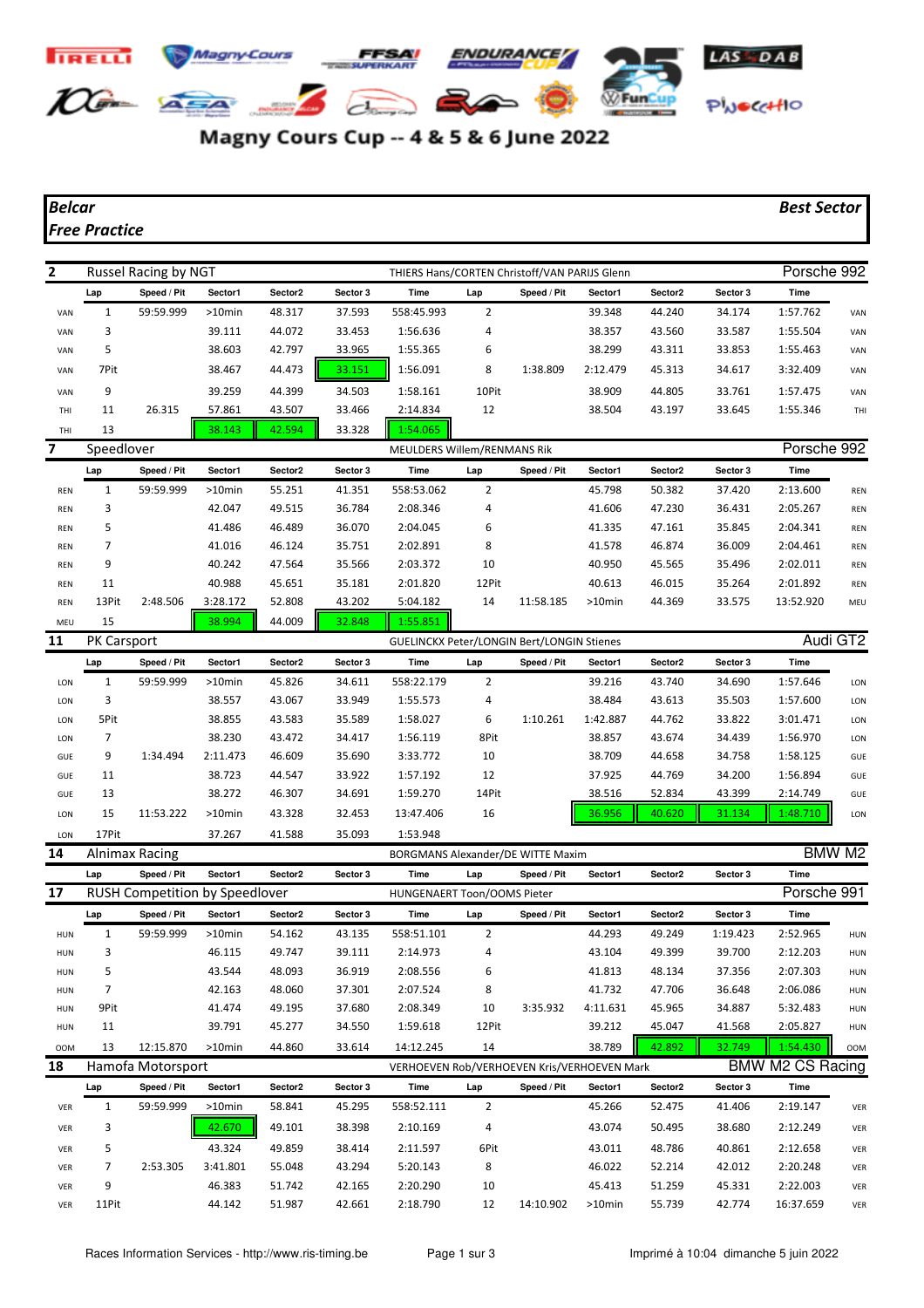| VER | 13                                                                                                                           |                   | 42.783    | 48.163   | 38.095   | 2:09.041                                 |                              |             |           |          |          |                           |     |  |  |
|-----|------------------------------------------------------------------------------------------------------------------------------|-------------------|-----------|----------|----------|------------------------------------------|------------------------------|-------------|-----------|----------|----------|---------------------------|-----|--|--|
| 20  | <b>Totaalplan Racing</b>                                                                                                     |                   |           |          |          |                                          | WAUTERS Cedric/DE WILDE John |             |           |          |          | Lamborghini Super Tropfeo |     |  |  |
|     | Lap                                                                                                                          | Speed / Pit       | Sector1   | Sector2  | Sector 3 | Time                                     | Lap                          | Speed / Pit | Sector1   | Sector2  | Sector 3 | Time                      |     |  |  |
| WAU | 1Pit                                                                                                                         | 59:59.999         | $>10$ min | 43.536   | 33.211   | 566:43.427                               | 2Pit                         | 3:16.694    | $>10$ min | 44.771   | 37.008   | 15:18.905                 | DE  |  |  |
| 21  |                                                                                                                              | Totaalplan Racing |           |          |          | <b>MARTLE Mario/LINTHOUT Kenneth</b>     |                              |             |           |          |          | Lamborghini Super Tropfeo |     |  |  |
|     | Lap                                                                                                                          | Speed / Pit       | Sector1   | Sector2  | Sector 3 | Time                                     | Lap                          | Speed / Pit | Sector1   | Sector2  | Sector 3 | Time                      |     |  |  |
| LIN | 1Pit                                                                                                                         | 59:59.999         | $>10$ min | 46.507   | 36.177   | 568:26.288                               | 2Pit                         | 1:53.268    | 4:28.955  | 45.880   | 33.696   | 5:48.531                  | LIN |  |  |
| MAR | 3Pit                                                                                                                         | 1:38.579          | >10min    | 51.407   | 41.318   | 12:26.413                                |                              |             |           |          |          |                           |     |  |  |
| 24  | <b>PK Carsport</b>                                                                                                           |                   |           |          |          | PLANCKAERT Junior/VAN DEN BROECK Jurgen  |                              |             |           |          |          | <b>BMW M2 CS</b>          |     |  |  |
|     | Lap                                                                                                                          | Speed / Pit       | Sector1   | Sector2  | Sector 3 | Time                                     | Lap                          | Speed / Pit | Sector1   | Sector2  | Sector 3 | <b>Time</b>               |     |  |  |
| PLA | $\mathbf{1}$                                                                                                                 | 59:59.999         | >10min    | 53.379   | 41.689   | 558:40.312                               | $\overline{2}$               |             | 45.892    | 52.458   | 40.424   | 2:18.774                  | PLA |  |  |
| PLA | 3                                                                                                                            |                   | 43.811    | 50.742   | 39.780   | 2:14.333                                 | 4                            |             | 43.706    | 51.763   | 39.733   | 2:15.202                  | PLA |  |  |
| PLA | 5                                                                                                                            |                   | 44.660    | 51.717   | 42.032   | 2:18.409                                 | 6                            |             | 44.300    | 49.938   | 38.746   | 2:12.984                  | PLA |  |  |
| PLA | 7                                                                                                                            |                   | 43.621    | 49.878   | 38.949   | 2:12.448                                 | 8                            |             | 45.900    | 49.926   | 39.436   | 2:15.262                  | PLA |  |  |
|     |                                                                                                                              |                   |           |          |          |                                          |                              |             |           |          |          |                           |     |  |  |
| PLA | 9                                                                                                                            |                   | 43.907    | 49.774   | 40.254   | 2:13.935                                 | 10Pit                        |             | 44.084    | 49.909   | 38.072   | 2:12.065                  | PLA |  |  |
| VAN | 11                                                                                                                           | 2:18.837          | 3:06.643  | 57.906   | 45.896   | 4:50.445                                 | 12Pit                        |             | 47.600    | 56.428   | 46.977   | 2:31.005                  | VAN |  |  |
| VAN | 13                                                                                                                           | 12:25.712         | $>10$ min | 54.791   | 42.597   | 14:47.809                                | 14                           |             | 45.001    | 52.671   | 42.322   | 2:19.994                  | VAN |  |  |
| 55  |                                                                                                                              | Q1-Trackracing    |           |          |          | TEUNKENS Filip/LAURYSSEN Jan             |                              |             |           |          |          | Porsche 992               |     |  |  |
|     | Lap                                                                                                                          | Speed / Pit       | Sector1   | Sector2  | Sector 3 | Time                                     | Lap                          | Speed / Pit | Sector1   | Sector2  | Sector 3 | Time                      |     |  |  |
| LAU | $\mathbf{1}$                                                                                                                 | 59:59.999         | $>10$ min | 48.583   | 36.464   | 558:44.118                               | $\overline{2}$               |             | 40.124    | 44.465   | 34.439   | 1:59.028                  | LAU |  |  |
| LAU | 3                                                                                                                            |                   | 38.969    | 45.274   | 34.442   | 1:58.685                                 | 4Pit                         |             | 39.061    | 44.716   | 33.450   | 1:57.227                  | LAU |  |  |
| LAU | 5                                                                                                                            | 3:43.956          | 4:18.984  | 44.592   | 33.871   | 5:37.447                                 | 6                            |             | 38.884    | 44.075   | 34.708   | 1:57.667                  | LAU |  |  |
| LAU | 7                                                                                                                            |                   | 40.385    | 44.398   | 34.131   | 1:58.914                                 | 8                            |             | 38.684    | 44.386   | 34.132   | 1:57.202                  | LAU |  |  |
| LAU | 9Pit                                                                                                                         |                   | 38.858    | 43.853   | 33.305   | 1:56.016                                 | 10                           | 4:01.136    | 4:34.702  | 43.138   | 33.353   | 5:51.193                  | LAU |  |  |
| LAU | 11Pit                                                                                                                        |                   | 38.466    | 43.799   | 34.933   | 1:57.198                                 | 12                           | 12:49.589   | >10min    | 43.611   | 32.340   | 14:41.763                 | LAU |  |  |
| LAU | 13                                                                                                                           |                   | 37.858    | 41.684   | 31.991   | 1:51.533                                 | 14Pit                        |             | 37.744    | 41.516   | 32.716   | 1:51.976                  | LAU |  |  |
| 57  | <b>QSR Racing</b>                                                                                                            |                   |           |          |          | <b>LOEMAN Yana/PUELINGS Gilles</b>       |                              |             |           |          |          | <b>BMW 325i</b>           |     |  |  |
|     | Lap                                                                                                                          | Speed / Pit       | Sector1   | Sector2  | Sector 3 | Time                                     | Lap                          | Speed / Pit | Sector1   | Sector2  | Sector 3 | Time                      |     |  |  |
| PUE | $\mathbf{1}$                                                                                                                 | 59:59.999         | >10min    | 1:07.887 | 53.998   | 559:05.543                               | $\overline{2}$               |             | 55.037    | 59.821   | 46.799   | 2:41.657                  | PUE |  |  |
| PUE | 3                                                                                                                            |                   | 50.979    | 57.331   | 45.434   | 2:33.744                                 | 4                            |             | 57.066    | 1:04.704 | 45.406   | 2:47.176                  | PUE |  |  |
| PUE | 5                                                                                                                            |                   | 49.063    | 56.579   | 44.645   | 2:30.287                                 | 6                            |             | 50.097    | 56.374   | 43.806   | 2:30.277                  | PUE |  |  |
| PUE | 7                                                                                                                            |                   | 49.829    | 56.741   | 43.518   | 2:30.088                                 | 8Pit                         |             | 49.547    | 55.438   | 43.914   | 2:28.899                  | PUE |  |  |
| PUE | 9                                                                                                                            | 2:40.225          | 3:26.818  | 58.397   | 47.352   | 5:12.567                                 | 10                           |             | 49.489    | 55.794   | 45.409   | 2:30.692                  | PUE |  |  |
| PUE | 11Pit                                                                                                                        |                   | 52.630    | 1:01.053 | 46.821   | 2:40.504                                 | 12                           | 11:20.156   | >10min    | 59.698   | 44.580   | 13:54.717                 | LOE |  |  |
| LOE | 13Pit                                                                                                                        |                   | 50.055    | 1:00.744 | 46.911   | 2:37.710                                 |                              |             |           |          |          |                           |     |  |  |
| ხპ  | <b>Tip Top Rent</b>                                                                                                          |                   |           |          |          | PETERS Arthur/GULICHER Jurgen            |                              |             |           |          |          | Porsche Cayman GT4        |     |  |  |
|     | Lap                                                                                                                          | Speed / Pit       | Sector1   | Sector2  | Sector 3 | Time                                     | Lap                          | Speed / Pit | Sector1   | Sector2  | Sector 3 | Time                      |     |  |  |
| PET | $\mathbf{1}$                                                                                                                 | 59:59.999         | >10min    | 51.104   | 41.369   | 558:53.817                               | 2                            |             | 43.997    | 48.584   | 36.388   | 2:08.969                  | PET |  |  |
| PET | 3                                                                                                                            |                   | 40.605    | 46.822   | 35.626   | 2:03.053                                 | 4                            |             | 40.915    | 46.580   | 36.273   | 2:03.768                  | PET |  |  |
| PET | 5                                                                                                                            |                   | 40.989    | 45.958   | 36.032   | 2:02.979                                 | 6                            |             | 41.153    | 46.904   | 35.985   | 2:04.042                  | PET |  |  |
| PET | 7                                                                                                                            |                   | 41.140    | 46.845   | 36.214   | 2:04.199                                 | 8                            |             | 40.685    | 46.537   | 36.274   | 2:03.496                  | PET |  |  |
| PET | 9                                                                                                                            |                   | 40.878    | 46.749   | 38.746   | 2:06.373                                 | 10Pit                        |             | 41.059    | 46.655   | 35.633   | 2:03.347                  | PET |  |  |
| GUL | 11                                                                                                                           | 2:38.663          | 3:14.018  | 47.101   | 37.143   | 4:38.262                                 | 12                           |             | 41.621    | 47.270   | 35.702   | 2:04.593                  | GUL |  |  |
| GUL | 13Pit                                                                                                                        |                   | 41.128    | 47.052   | 40.354   | 2:08.534                                 | 14                           | 12:59.898   | $>10$ min | 46.687   | 34.542   | 14:55.830                 | GUL |  |  |
| GUL | 15                                                                                                                           |                   | 41.485    | 45.954   | 35.415   | 2:02.854                                 |                              |             |           |          |          |                           |     |  |  |
| 70  | <b>Simtag Racing</b>                                                                                                         |                   |           |          |          |                                          |                              |             |           |          |          | <b>BMW E90 325</b>        |     |  |  |
|     |                                                                                                                              |                   |           |          |          | LAMMENS Jo/STEEGMANS Harry/STERKEN Peter |                              |             |           |          |          |                           |     |  |  |
|     | Lap                                                                                                                          | Speed / Pit       | Sector1   | Sector2  | Sector 3 | Time                                     | Lap                          | Speed / Pit | Sector1   | Sector2  | Sector 3 | <b>Time</b>               |     |  |  |
| LAM | 1                                                                                                                            | 59:59.999         | >10min    | 1:08.216 | 53.133   | 559:06.471                               | 2Pit                         |             | 55.607    | 59.340   | 45.849   | 2:40.796                  | LAM |  |  |
| STE | 3                                                                                                                            | 1:47.386          | 2:32.791  | 59.236   | 46.077   | 4:18.104                                 | 4                            |             | 52.225    | 59.372   | 45.350   | 2:36.947                  | STE |  |  |
| STE | 5Pit                                                                                                                         |                   | 51.605    | 59.120   | 45.441   | 2:36.166                                 | 6                            | 1:57.095    | 2:50.284  | 1:01.347 | 46.515   | 4:38.146                  | STE |  |  |
| STE | 7                                                                                                                            |                   | 52.370    | 58.742   | 45.729   | 2:36.841                                 | 8                            |             | 49.753    | 58.214   | 44.728   | 2:32.695                  | STE |  |  |
| STE | 9                                                                                                                            |                   | 51.782    | 58.423   | 44.825   | 2:35.030                                 | 10Pit                        |             | 50.193    | 58.893   | 48.303   | 2:37.389                  | STE |  |  |
| STE | 11                                                                                                                           | 12:36.263         | >10min    | 1:00.129 | 43.687   | 15:09.400                                | 12Pit                        |             | 49.322    | 1:00.406 | 48.479   | 2:38.207                  | STE |  |  |
| 78  |                                                                                                                              | Belgium Racing    |           |          |          | HAVERANS Michiel/GOOSSENS Marc           |                              |             |           |          |          | Porsche 991               |     |  |  |
|     | Sector2<br>Sector 3<br>Time<br>Speed / Pit<br>Sector1<br>Time<br>Lap<br>Speed / Pit<br>Sector1<br>Sector2<br>Sector 3<br>Lap |                   |           |          |          |                                          |                              |             |           |          |          |                           |     |  |  |
| HAV | $\mathbf{1}$                                                                                                                 | 59:59.999         | >10min    | 47.311   | 55.388   | 558:47.401                               | 2                            |             | 39.742    | 49.019   | 36.048   | 2:04.809                  | HAV |  |  |
| HAV | 3                                                                                                                            |                   | 39.220    | 45.299   | 35.239   | 1:59.758                                 | 4                            |             | 40.053    | 44.951   | 35.190   | 2:00.194                  | HAV |  |  |
| HAV | 5                                                                                                                            |                   | 39.430    | 45.595   | 35.696   | 2:00.721                                 | 6                            |             | 39.300    | 49.608   | 35.299   | 2:04.207                  | HAV |  |  |
| HAV | 7                                                                                                                            |                   | 39.678    | 47.830   | 35.569   | 2:03.077                                 | 8                            |             | 40.204    | 45.035   | 34.840   | 2:00.079                  | HAV |  |  |
|     |                                                                                                                              |                   |           |          |          |                                          |                              |             |           |          |          |                           |     |  |  |